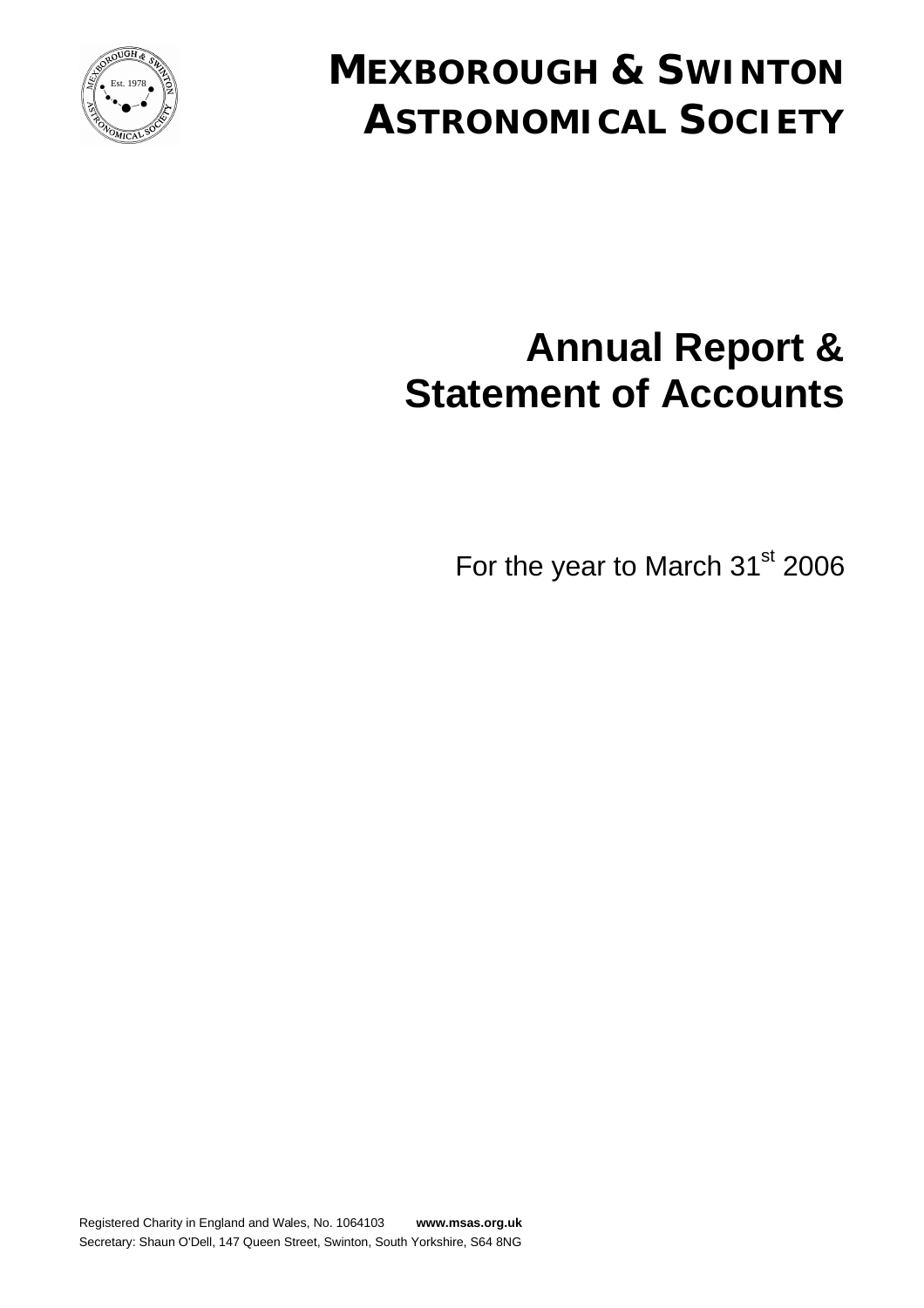# **Annual Report for the year ended March 31st 2006**

### *Trustees' Report*

The Trustees of Mexborough & Swinton Astronomical Society are pleased to submit their report and accounts for the year  $1<sup>st</sup>$  April 2005 to  $31<sup>st</sup>$  March 2006.

Mexborough & Swinton Astronomical Society is a registered charity governed by a constitution.

This Report and the attached Accounts comply with all current statutory requirements, the Society's Constitution and "Accounting and Reporting by Charities: Statement of Recommended Practice (Revised 2005).

#### *Charitable Objects*

The object of the Society is the advancement of education for the public benefit in astronomy and its associated sciences.

#### *Organisation*

The Society is run entirely by a membership of volunteers, who pay an annual membership subscription and are not eligible for reimbursement of any out-of-pocket expenses. It is an unincorporated association governed by a constitution (last amended February 2004) and managed by an Executive Committee (the Charity Trustees) who are elected annually by and from amongst the membership.

#### *Related Organisations*

The Society is a member of the Federation of Astronomical Societies (FAS), a national body established to promote co-operation between astronomical societies and provide information and advice to its members. Two trustees of Mexborough & Swinton Astronomical Society, Mr O'Dell and Mr Gawthrope, serve on the Council of the FAS; Mr O'Dell as Membership Secretary and Mr Gawthrope as Website Co-ordinator.

The Society's meeting room is a rented room in the Swinton Working Men's Club (SWMC). It is a requirement of the SWMC that all adult members of the Mexborough & Swinton Astronomical Society must also be members of the SWMC.

## *Review of the Year*

#### **New Horizons**

The New Horizons project represents a major medium-term project for the Society; at its core the project entails a capital outlay of circa £65,000 to replace the existing telescope and drive with a high-quality research grade instrument with computer control and digital imaging facilities (a possible instrument is illustrated below). This project will:

- Provide publicly accessible research grade astronomical observatory.
- Offer visitors opportunities to participate "hands on" in observing events.
- Increase the number of visitors from school and youth groups, material to support the National Curriculum and the Scout's Astronomy badge qualification will be developed.
- Provide access for the disabled and infirm.
- Provide a safer observing environment for all.
- Increase the number of members able to support the Community Access Programme. New Horizons, New Telescope?

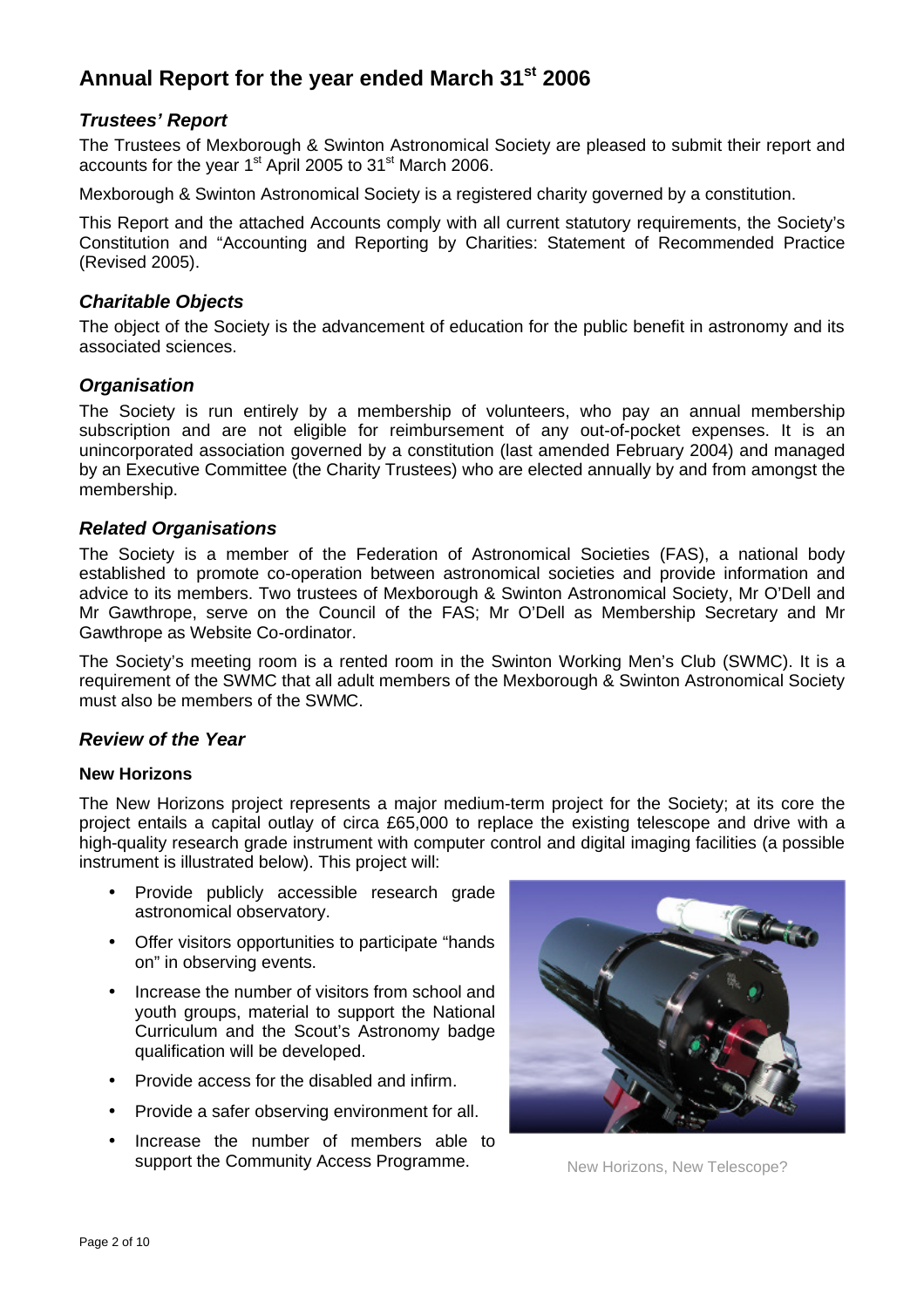In December 2005 the Society was informed that a grant application to the Community Fund - Medium Grants Programme made in May 2005 was unsuccessful. In view of the lessons learned from that application the New Horizons project and funding have been subject to a thorough review to determine what alternative funding strategies or delivery models might be employed.

The New Horizons project has been broken down in to a number of component packages which can be delivered incrementally, as funds become available. In addition to seeking other grants to support the project a fund raising initiative has been launched.

The New Horizons fund raising initiative only commenced in March 2006 – close to the end of the period of this report. Society member Andrew Devey undertook a sponsored bench press of 100Kg for 100 repetitions; the income from this event will be shown in next years accounts as monies pledged had not been collected at March 31<sup>st</sup> 2006.

#### **Meeting Room Expansion**

The Society meeting room at SWMC has in recent years been near to capacity; a hoped for move to a larger ground-floor meeting room was not possible. The Executive Committee reviewed Society meeting arrangements to see how capacity might be increased and what provision could be made for disabled members or visitors in line the Disability Discrimination Act.



The extended Society meeting room

A number of alternative meeting venues were investigated; all would have resulted in an unsustainable increase in operating costs as venue hire costs could not compete with the very favourable terms the Society enjoys at SWMC. In addition the Society would lose the considerable advantages of a permanent base which houses its library and audiovisual equipment.

An agreement was reached with our landlords, SWMC, which enabled our existing meeting room to be expanded in to vacant office space. A total of £3,383 – from unrestricted funds - was spent on the project, of which £3,250 was paid to the building contractor.

# **Observatory Enhancement**

When the Society undertook the design and construction of a new dome for the J.A. Jones Hoober observatory it was planned that the operation of the shutters would be automated. The construction of the dome was completed in early 2000 but at that time funds did not permit the addition of motor drive systems to the shutters or to rotate the dome.

The year saw the Society commit to a project to fit motor drives; this was considered an essential foundation for the New Horizons project. Funding of £2,000 was allocated from the general fund. Orders have been placed for materials and at March 31<sup>st</sup> 2006 £1,518 had been spent. Construction work, to be undertaken by members of the Society, is anticipated to be completed over summer 2006.



The J.A. Jones Hoober Observatory

#### **Community Access Programme**

The Society once again operated its Community Access Programme with public viewing evenings between September and March and a programme of Sunday afternoon solar viewing events over the summer. Unfortunately many of the events for which visitors have to pre-booked suffered from poor weather conditions which led to poor attendance on some of the events.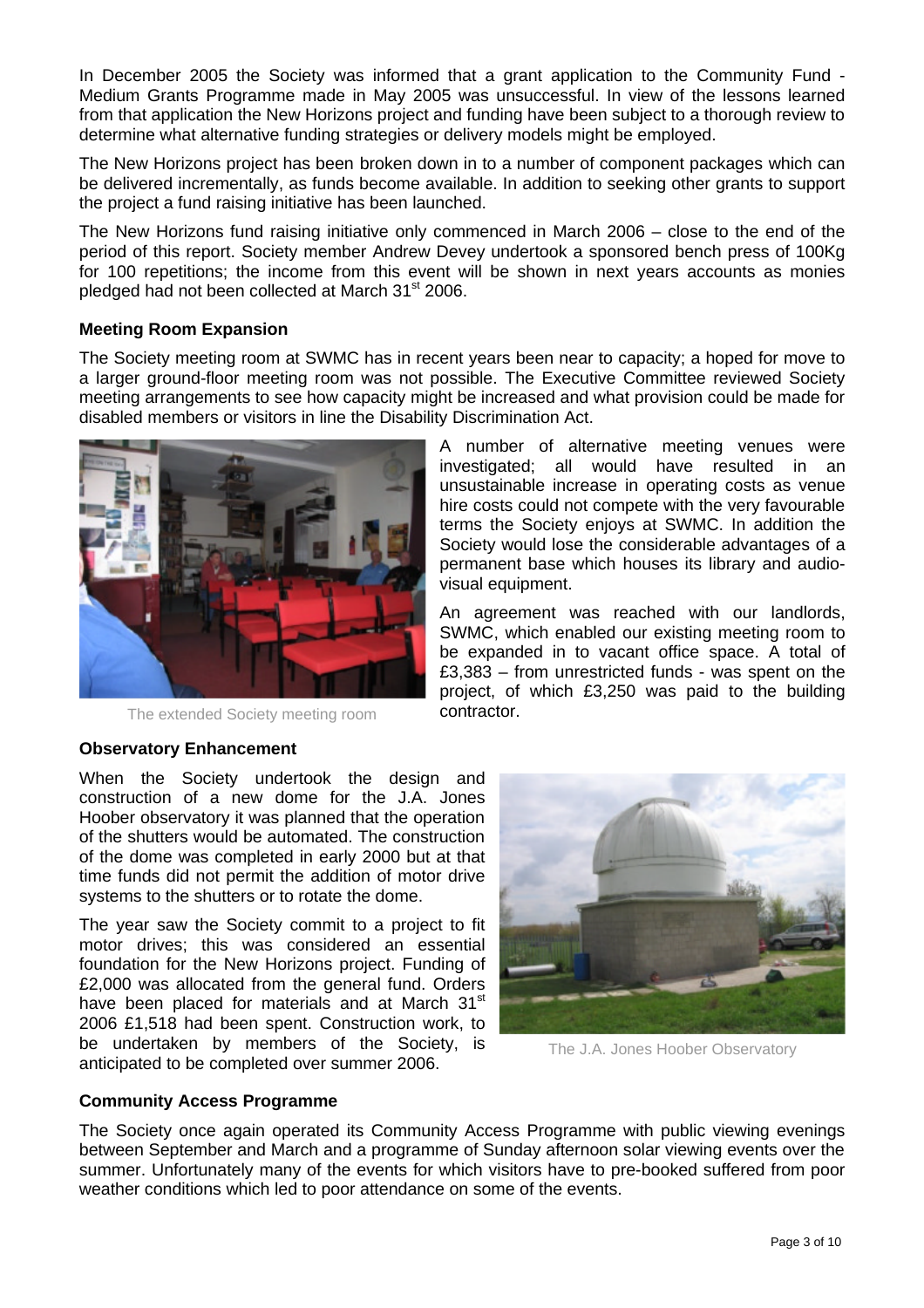The left hand map below shows number of visitors by postal sector in the year to March  $31<sup>st</sup>$  2006, the map to the right shows cumulative data for the previous three years.



Maps showing the areas served by our Community Access Programme Cartography by Philip's © Philip's, reproduced by Kind Permission.

In addition to the winter evening events a number of Solar Observing events were held on Sunday afternoons, these were based mainly at the J.A. Jones Hoober observatory though a number of outreach events were held al local country parks. These outreach events proved to be very popular with the public and a great success in raising the profile of the Society and generating funds.

#### **Website Development and Exploitation**

The Society's web site at www.msas.org.uk was completely overhauled and updated to meet the latest standards and ensure compatibility with as many web browsers as possible.

The Society has joined the Associates programme of Amazon.co.uk, the online retailer and has in the year to March 31<sup>st</sup> accrued revenue of over £200. To further develop the revenue generating potential of the website the Society enrolled with Tradedouber.com and has joined two of its programmes – those of Dell and Jessops. These programmes have accrued over £100 to March 31<sup>st</sup>.

#### **Yorkshire "Astromind" Quiz**

The Society was proud to host the annual Yorkshire "Astromind" Quiz on September 24<sup>th</sup> 2005.

Neil Haggath accepted the invitation to act question master and setter and put a great deal of time and effort in to his discharging duties. Sadly, the level of support for this long-running regional competition was very poor and came as a disappointment to the Society.

#### **Weekly Meeting Programme**

The weekly meeting programme is a core activity of the Society. The meetings feature slide shows and presentations delivered by both professional and amateur guest speakers and members of the Society; occasionally a meeting is given over to a quiz or video presentation.

The meeting programme in the year to March  $31<sup>st</sup>$  2005 has provided a wide range of very good presentations on a diverse range of astronomical subjects and attendance amongst members and visitors has been maintained at a good level throughout the year.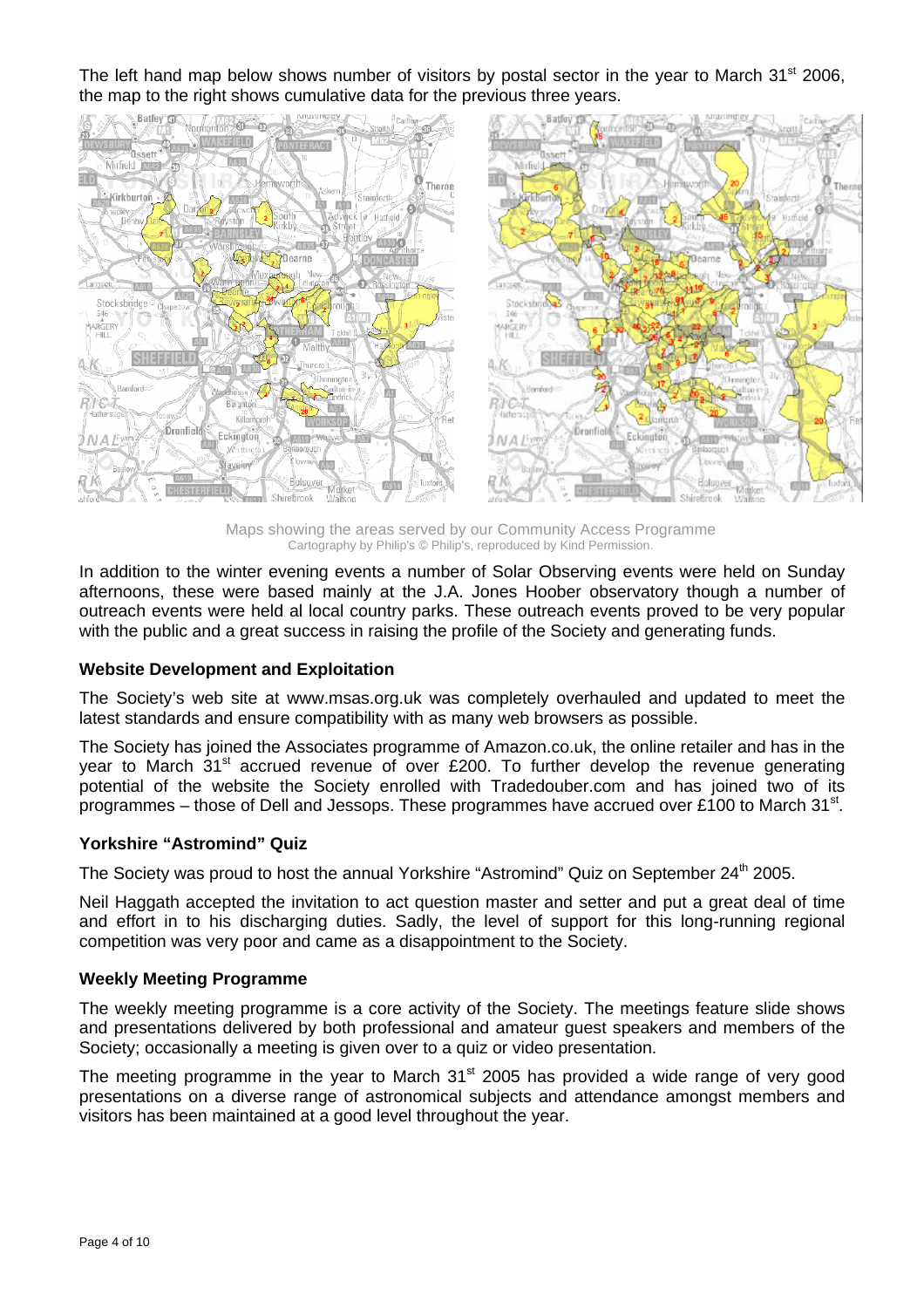# *Strategic Aims*

The primary aim of the Society in the short to medium term is to secure the necessary funding to implement the New Horizons project. A number of initiatives are under consideration to achieve this objective.



Visitors enjoying a Solar Sunday event

Based on the success of the "Solar Sunday" observing outreach programme it is the intention of the Society to develop and enhance this aspect of its work with the aim of promoting astronomy (and the Society) to a wider audience.

A second line of development is the production and sale of astronomical CD-ROMs, DVDs, postcards and other astronomical souvenirs which will be offered for sale at Society events and on-line via the Society website. In developing this aim the trustees will be mindful of the distinction between primary purpose and non-primary purpose trading and the limitations set upon the latter by the statutory tax exemption for the profits of small trading carried on by charities.

# *Financial Policies & Commentary*

#### **Financial Management and Reserves Policies**

The Society has a Financial Management Policy which defines the controls to be implemented to ensure that the Society's assets are secure. This policy meets the requirements of the Charities Act 1993, the Charity Commission guidelines "Internal Financial Controls for Charities" and "Accounting and Reporting by Charities: Statement of Recommended Practice (Revised 2005)".

The Society operates with a reserve at a level set by the trustees; currently this is £1,000. Reserves are held without any exposure to the stock market. The reserve is held to allow the Society to offset fluctuations in income receipts and to provide for contingencies.

#### **Major Risks**

The Trustees have not identified any major risks to which the Society is exposed.

#### **Financial Performance**

Financial performance in the year to March  $31<sup>st</sup>$  2006 has been broadly consistent the trustee's forecasts and expectations.

The Society enjoys a sound financial base following a major overhaul of subscriptions and fees undertaken in February 2004; the core operating expenditure required is met by subscription and fee income; this allows for other incoming resources to be invested in developing the Society's facilities and services.

This strength has allowed the Society to commit to the expenditure required to extend the meeting room and install motor drive on the observatory shutters. These significant items of expenditure have left the Society below its stated reserve threshold at the end of the year however the trustees felt that work was essential and a valid use of reserve funds. The risk to which the Society was briefly exposed was minimal as the observatory development expenditure was deferred to as late as possible in the financial year. The trustees also carefully considered the cash flow forecasts to ensure that risk was minimised.

Total income receipts to unrestricted funds are again consistent with last year this is illustrated by the graph on the following page. Expenditure is also consistent (see the second graph on the following page) with the notable exceptions of Meeting Room and Observatory Development expenditure. These show a significant increase due to the projects noted above.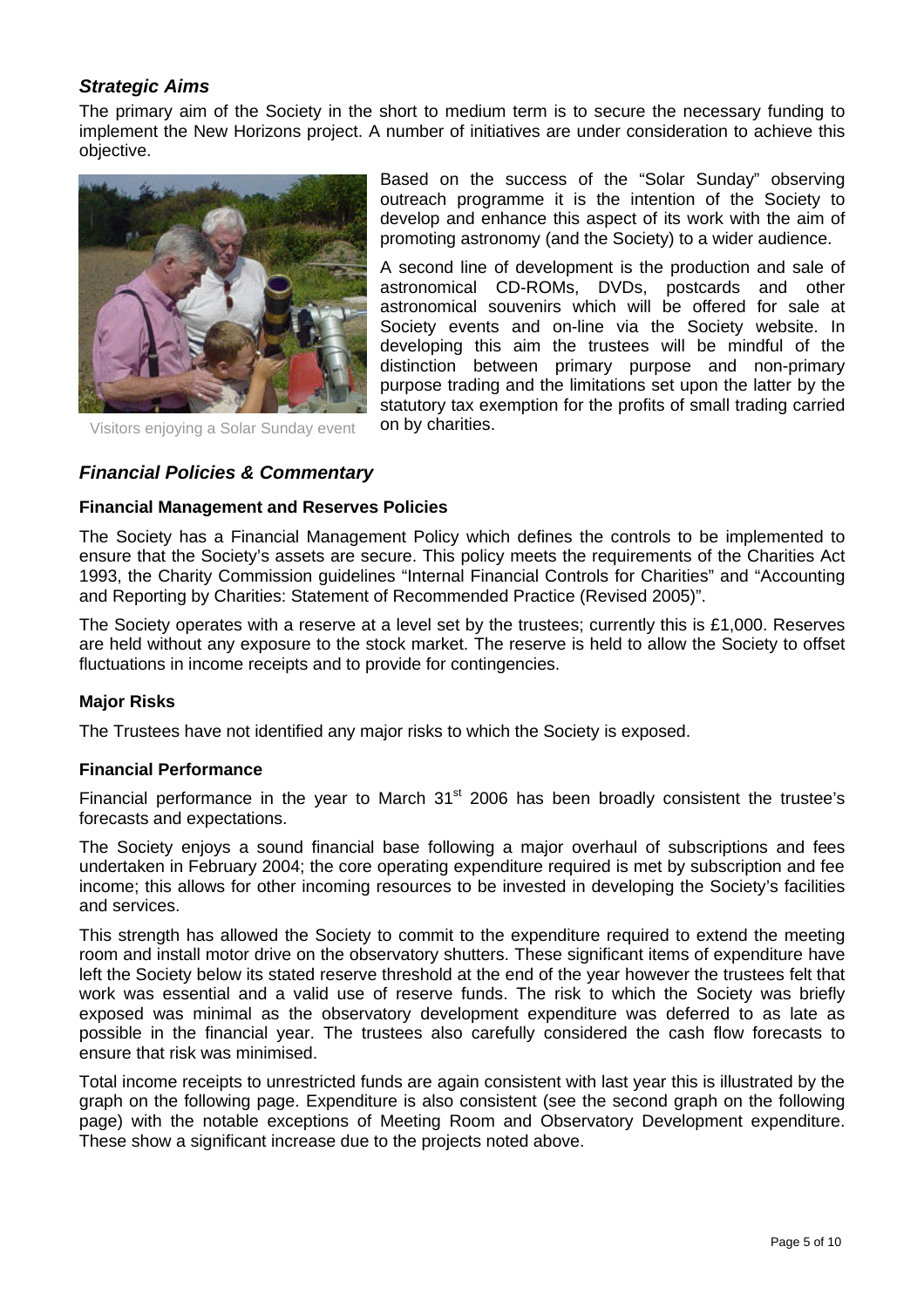#### **Comparison of Income with Previous Year**



#### **Comparison of Expenditure with Previous Year**

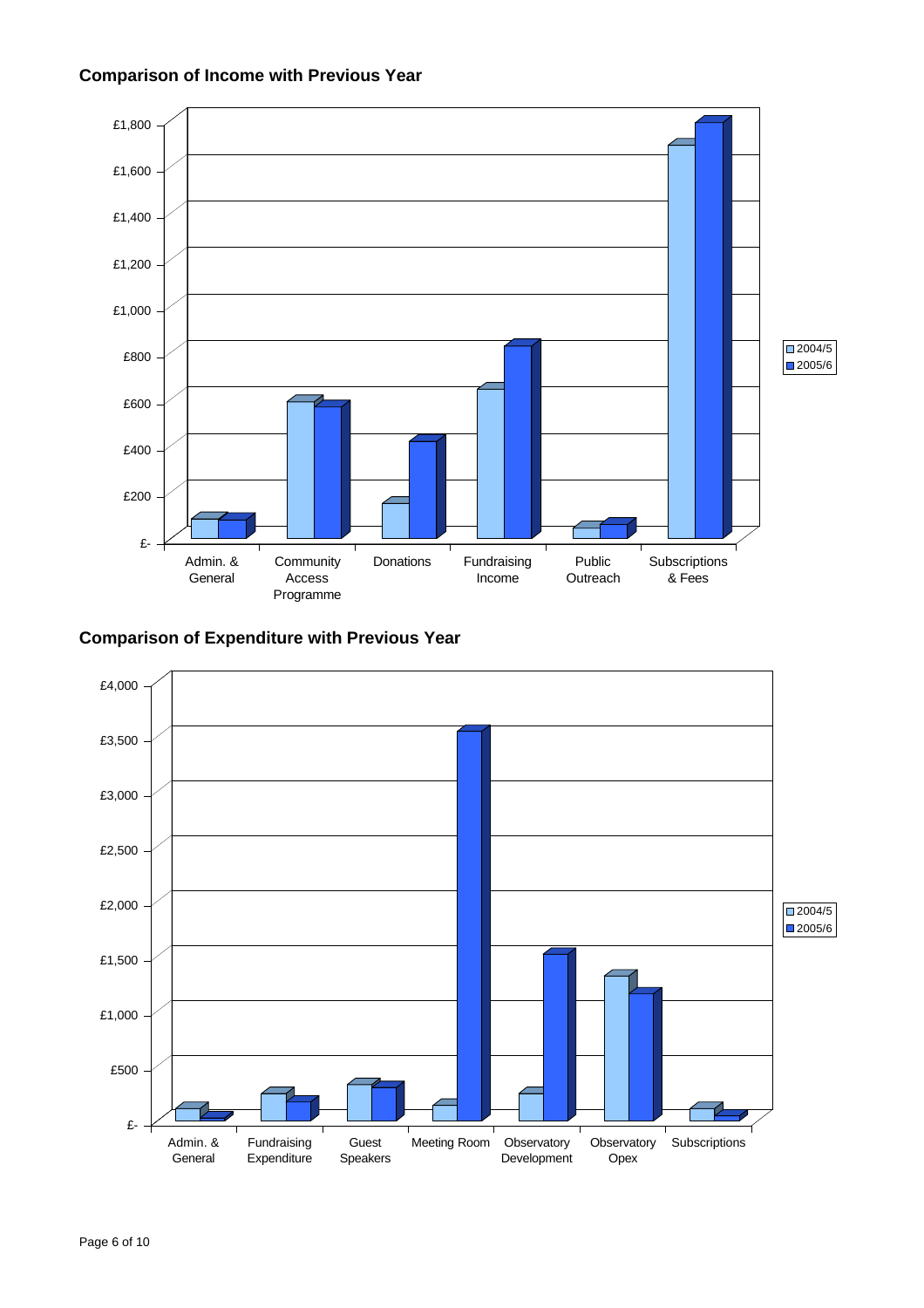# *Charity Trustees*

| Dr Allan Chapman              | <b>Honorary President</b>            |
|-------------------------------|--------------------------------------|
| Mr Leslie Holmes Marsden      | Chair                                |
| Mr Shaun O'Dell               | Secretary                            |
| Mr Gary James Gawthrope       | Treasurer                            |
| Mr Michael John Waterfield    | Deputy Chair                         |
| Mrs Joyce Mary Botterill      | Librarian                            |
| Mr Joseph Jones               | <b>Observations Officer</b>          |
| Mr Glenn Michael John Marsden | <i>IT Officer</i>                    |
| Mr Anthony John Morris        | Curator of Instruments & Observatory |
| Mr Philip John Muffett        | Programme Co-ordinator               |
| Mr Ben Callear                |                                      |
| Mr Michael Kerry Collinson    |                                      |
| Mr Barry Jackson              |                                      |

# *Charity Number*

Registered Charity in England & Wales, Nº.1064103

# *Principal Address*

147 Queen Street **Swinton** Mexborough South Yorkshire S64 8NG

# *Bankers*

National Westminster Bank Plc. Bank Street Mexborough South Yorkshire S64 9QE

Approved by the Executive Committee on May 5<sup>th</sup> 2006 and signed on their behalf

Jander

L.H. Marsden Chairman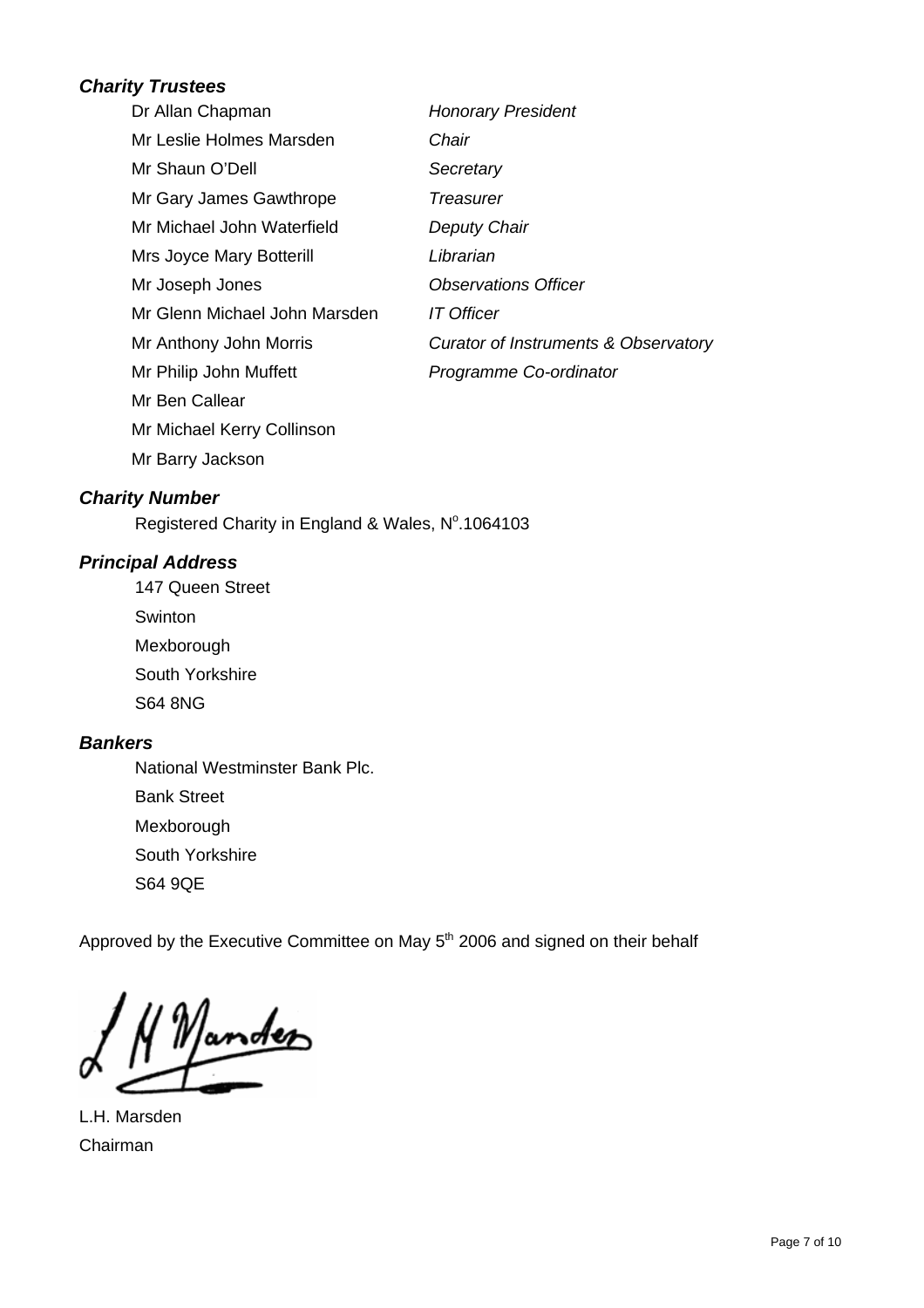# **Accounts for the Year to March 31st 2006**

# *1. Receipts & Payments Account*

|                                   | <b>Unrestricted</b><br><b>Funds</b> | <b>Restricted</b><br><b>Funds</b> | <b>Total Funds</b> | <b>Last Year</b> |
|-----------------------------------|-------------------------------------|-----------------------------------|--------------------|------------------|
|                                   | to nearest £                        | to nearest £                      | to nearest £       | to nearest £     |
| <b>Receipts</b>                   |                                     |                                   |                    |                  |
| Admin. & General                  | 80                                  |                                   | 80                 | 84               |
| <b>Community Access Programme</b> | 566                                 |                                   | 566                | 588              |
| <b>Donations</b>                  | 418                                 | 885                               | 1,303              | 150              |
| <b>Fundraising Income</b>         | 829                                 | 206                               | 1,034              | 642              |
| <b>Public Outreach</b>            | 60                                  |                                   | 60                 | 45               |
| <b>Subscriptions &amp; Fees</b>   | 1,790                               |                                   | 1,790              | 1,691            |
| <b>Total Receipts</b>             | 3,742                               | 1,091                             | 4,832              | 3,201            |
| <b>Payments</b>                   |                                     |                                   |                    |                  |
| Admin. & General                  | 30                                  |                                   | 30                 | 114              |
| <b>Fundraising Expenditure</b>    | 173                                 |                                   | 173                | 250              |
| <b>Guest Speakers</b>             | 305                                 |                                   | 305                | 329              |
| <b>Meeting Room</b>               | 3,549                               |                                   | 3,549              | 144              |
| <b>Observatory Development</b>    | 1,518                               |                                   | 1,518              | 248              |
| <b>Observatory Opex</b>           | 1,157                               |                                   | 1,157              | 1,318            |
| Subscriptions                     | 45                                  |                                   | 45                 | 114              |
| <b>Total Payments</b>             | 6,777                               |                                   | 6,777              | 2,518            |
| Net of receipts/(payments)        | (3,035)                             | 1,091                             | (1, 944)           | 682              |
| Transfers between funds           |                                     |                                   |                    |                  |
| Cash funds last year end          | 3,727                               |                                   | 3,727              | 3,044            |
| Cash funds this year end          | 692                                 | 1,091                             | 1,782              | 3,727            |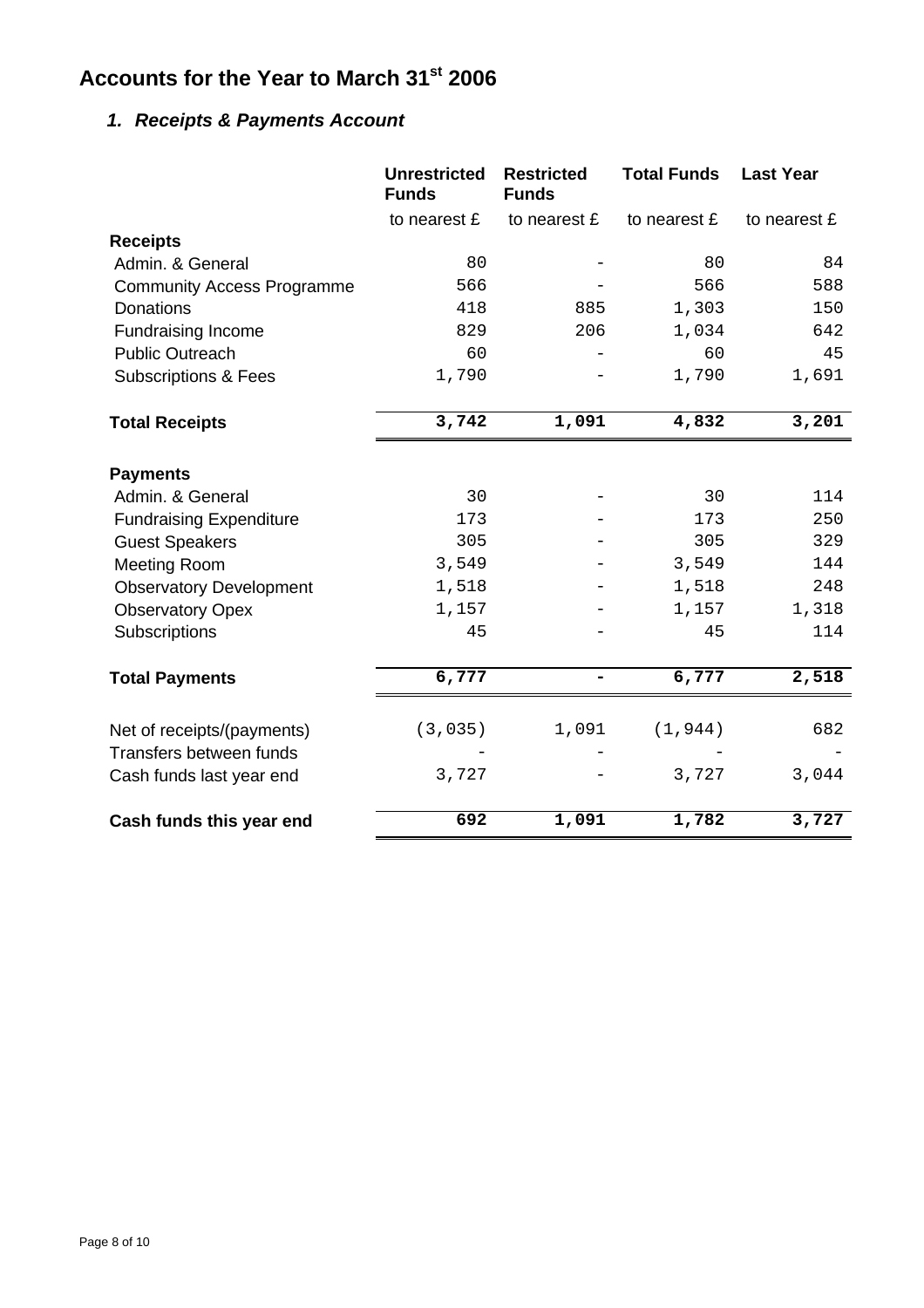# *2. Statement of Assets and Liabilities*

### **Cash Assets**

|                             | <b>Unrestricted</b><br><b>Funds</b> | <b>Restricted</b><br><b>Funds</b> | <b>Total Funds</b> |  |
|-----------------------------|-------------------------------------|-----------------------------------|--------------------|--|
|                             | to nearest £                        | to nearest £                      | to nearest £       |  |
| <b>Bank Reserve Account</b> | 644                                 | 398                               | 1,042              |  |
| <b>Bank Current Account</b> | 81                                  | 693                               | 774                |  |
| Cash                        | 16                                  |                                   | 16                 |  |
| <b>Total Cash Funds</b>     | 741                                 | 1,091                             | 1,832              |  |
| $\sim$ $\sim$ $\sim$        |                                     |                                   |                    |  |

See Notes

## **Other Assets held for functional use**

All assets shown belong to the Unrestricted (General) Fund

# *Observatory - built c. 1990*

|                                                                                                       | £ | 70,677 |
|-------------------------------------------------------------------------------------------------------|---|--------|
|                                                                                                       |   |        |
| (books, videos, CD-ROMs; all in good condition, items of varying age)<br>Furnishings (purchased 1999) | £ | 500    |
| Library                                                                                               | £ | 1,800  |
| Amplifier                                                                                             | £ | 20     |
| <b>DVD Player</b>                                                                                     | £ | 60     |
| Panasonic AG7350 SVHS video recorder (s/h price)                                                      | £ | 1,000  |
| Kodak Slide Projector (purchased1996)                                                                 | £ | 1,300  |
| Overhead projector (purchased 1996)                                                                   | £ | 300    |
| Phillips Data Projector (purchased 2000)                                                              | £ | 3,500  |
| Dell Inspiron Laptop (450MHz, purchased 2000)                                                         | £ | 1,600  |
| <b>Meeting Room (Rented) Contents</b>                                                                 |   |        |
| Dovetail plate and counterweight                                                                      | £ | 54     |
| Sky Sensor 2000                                                                                       | £ | 859    |
| <b>GPDX Mount</b>                                                                                     | £ | 695    |
| Orion optics field tripod                                                                             | £ | 289    |
| Eyepiece set for Solar Max                                                                            | £ | 246    |
| Coronado 60mm Solar Max Telescope with H-alpha filter                                                 | £ | 3,154  |
| Solar Max Telescope (purchased June 2003)                                                             |   |        |
| sundries insured value. Includes members' key sets.                                                   |   |        |
| Building and contents including astronomical telescope and associated                                 | £ | 55,300 |